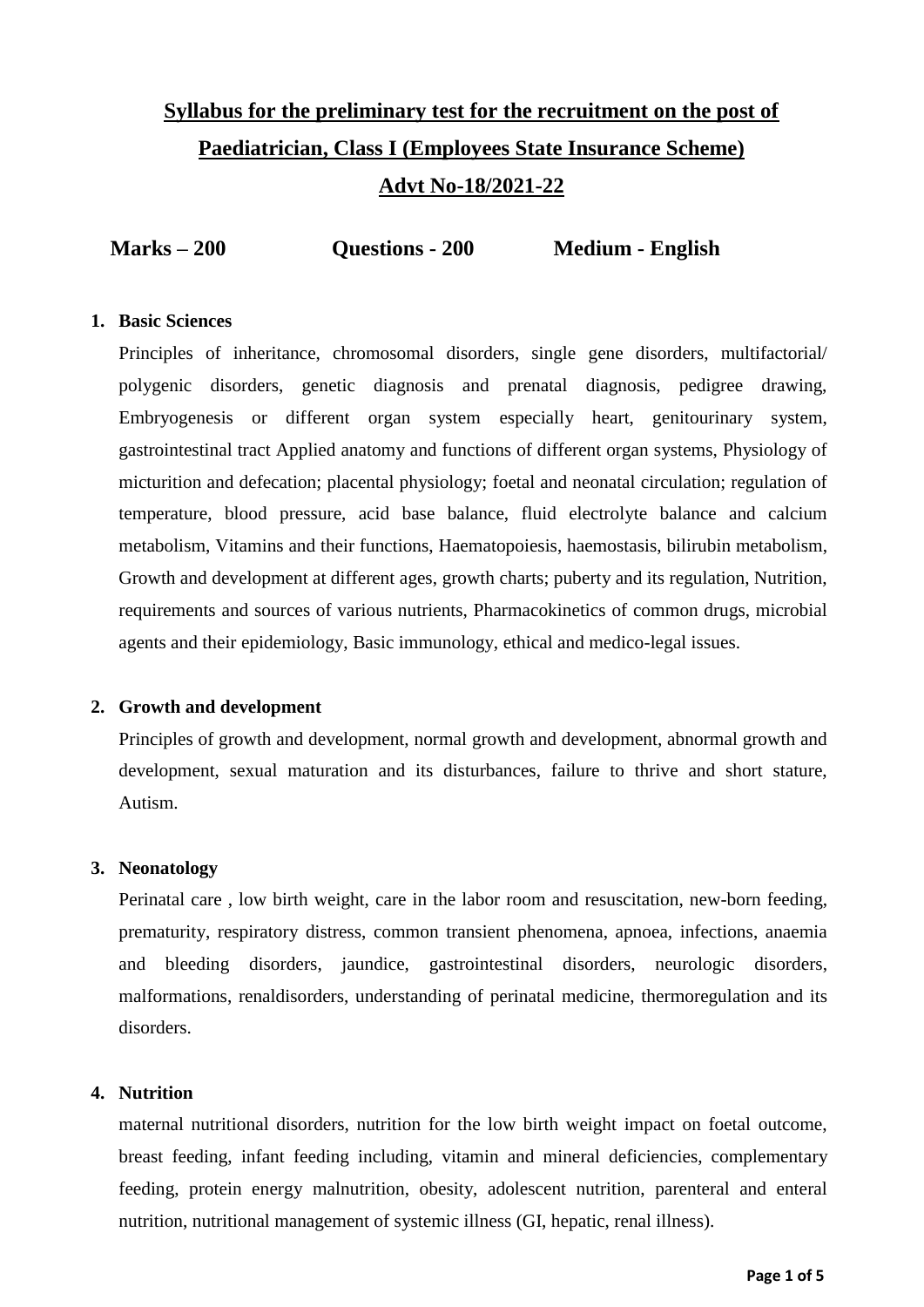## **5. Cardiovascular**

Congenital heart diseases, rheumatic fever and rheumatic heart (cyanotic and a cyanotic) disease, infective endocarditis, arrhythmia, disease of myocardium, diseases of pericardium (cardiomyopathy, myocarditis), systemic hypertension.

## **6. Respiratory**

Congenital and acquired disorders of nose, infections of upper respiratory tract tonsils and adenoids, obstructive sleep apnoea, congenital anomalies of lower respiratory tract acute upper airway obstruction, foreign body in larynx trachea & bronchus, subglottic stenosis (acute, chronic) asthma, pneumonia, bronchiolitis, aspiration pneumonia, GER, recurrent, interstitial pneumonia, supportive lung disease, atelectasis, lung cysts, mediastinal mass, diseases of pleura.

## **7. Gastrointestinal and liver disease**

Disease of oral cavity, disorders of deglutition and oesophagus, peptic ulcer disease, congenital pyloric stenosis, intestinal obstruction, acute & chronic pancreatic disorders, malabsorption syndrome, acute, persistent and chronic diarrhoea, irritable bowel syndrome, inflammatory boweldisease, Hirsch sprung disease, anorectal malformations, hepatitis, hepatic failure, chronic liver disease, and Budd-Chiari syndrome, metabolic diseases of liver, cirrhosis and portal hypertension.

## **8. Nephrology and Urologic disorders**

Acute and chronic glomerulonephritis, nephrotic syndrome, haemolytic uremic syndrome, urinary tract infection, VUR and renal scarring, involvement in systemic diseases, renal tubular disorders, neurogenic bladder, voiding dysfunction, congenital and hereditary renal disorders, renal and bladder stones, posterior urethral valves, hydro nephrosis, undescended testis, hernia, hydrocele, Wilms tumour.

#### **9. Neurologic disorders**

Seizure and non-seizure paroxysmal events, epilepsy, epileptic syndromes, meningitis, encephalitis, brain abscess, febrile encephalopathies, Guillain-Barre syndrome, neurocysticercosis and other neuroinfestations, HIV encephalopathy, SSPE, cerebral palsy, neurometabolic disorders, neurodegenerative disorders, neuromuscular disorders, mental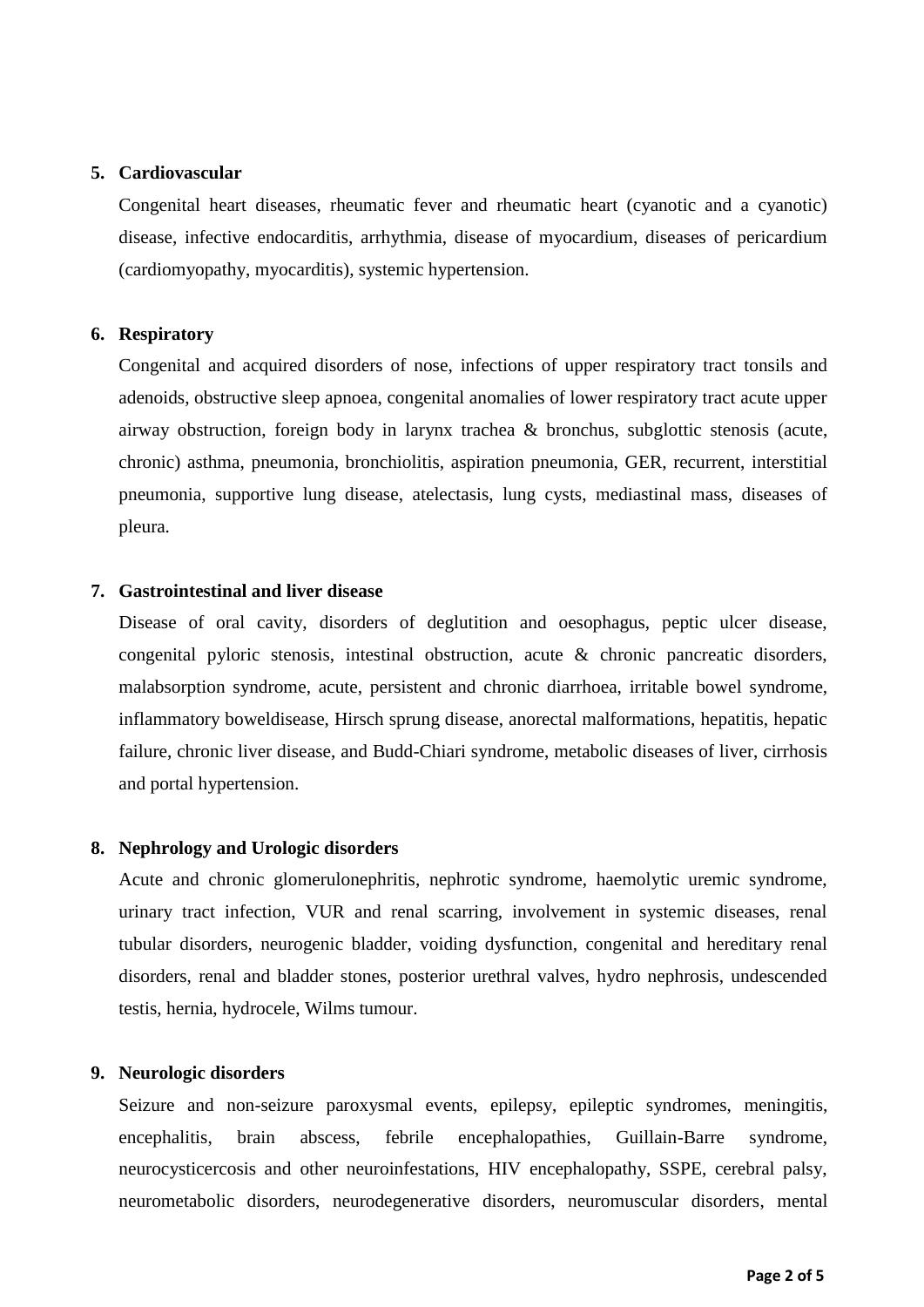retardation, learning disabilities, muscular dystrophies, acute flaccid paralysis and AFP surveillance, malformations, movement disorders, Tumours.

#### **10. Haematology & Oncology**

Deficiency anaemias, haemolytic anaemias, aplastic anaemia, pancytopenia, thrombocytopenia, disorders of haemostasis, blood component therapy, transfusion related infections, bone marrow transplant/stem cell transplant, acute and chronic leukaemia, myelodysplastic syndrome, Lymphoma, neuroblastoma, hypercoagulable states.

## **11. Endocrinology**

Hypopituitarism/hypopituitarism, diabetes insipidus, pubertal disorders, hypo- and hyperthyroids, adrenal insufficiency, Cushing's syndrome, adrenogenital syndromes, diabetes mellitus, hypoglycaemia, short stature, gonadal dysfunction and intersexuality, obesity.

## **12. Infections**

Bacterial (including tuberculosis), viral (including HIV), fungal, parasitic, rickettssial, mycoplasma, protozoal and parasitic, nosocomial infections, control of epidemics and infection prevention, safe disposal of infective material.

## **13. Emergency and Critical Care**

Emergency care of shock, cardio-respiratory arrest, respiratory failure, acute renal failure, status epilepticus, acute severe asthma, fluid and electrolyte disturbances, acid-base disturbances, poisoning, accidents, scorpion and snake bites.

#### **14. Immunology and Rheumatology**

Arthritis (acute and chronic), vasculitides, immunodeficiency syndromes, systemic lupus erythematosus.

#### **15. ENT**

Acute and chronic otitis media, hearing loss, post-diphtheritic palatal palsy, acute/chronic tonsillitis/adenoids, allergic rhinitis/sinusitis, foreign body.

#### **16. Skin Diseases**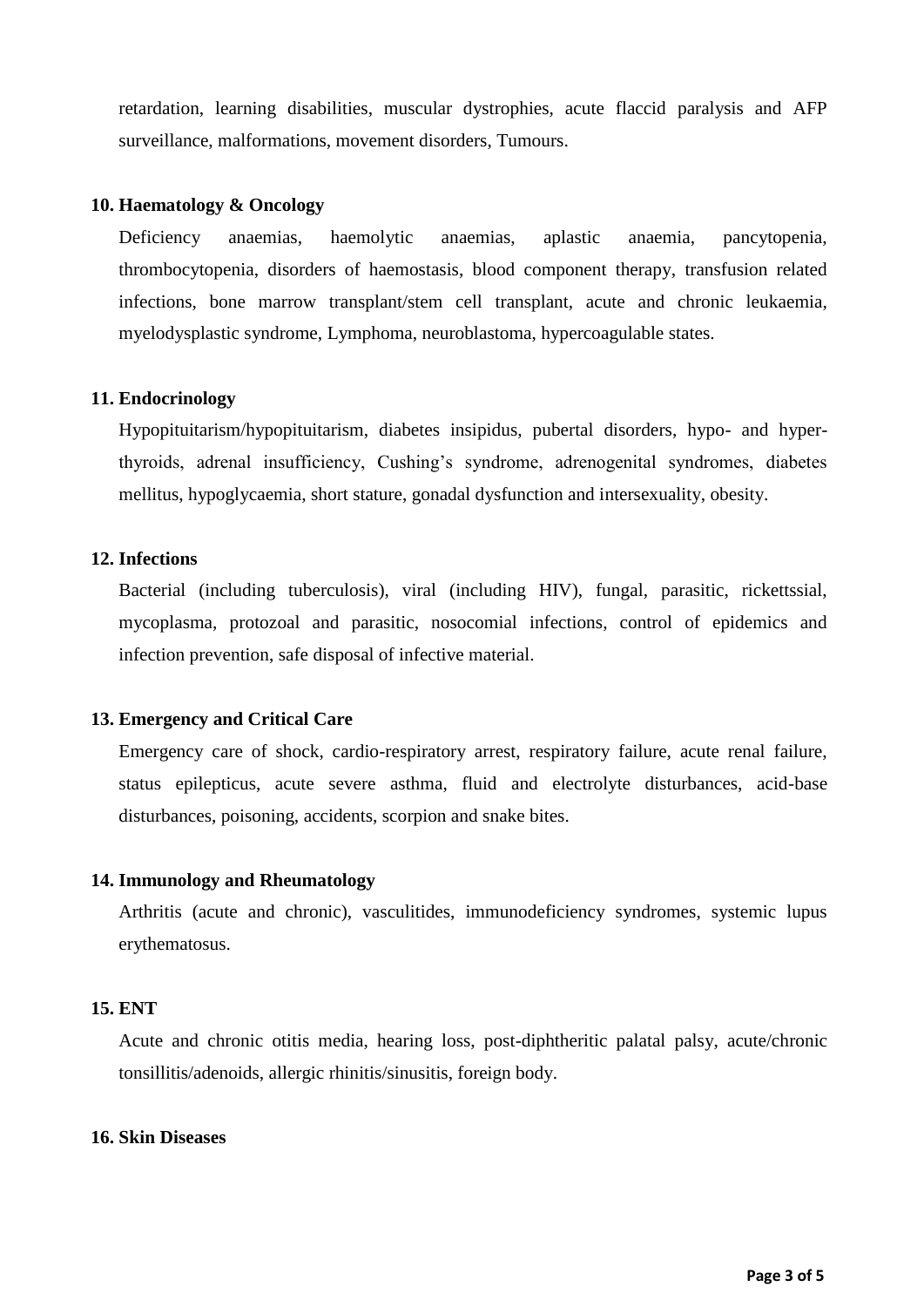Exanthemata's illnesses, vascular lesions, pigment disorders, vesicobullous disorders, infections, Steven-Johnson syndrome, atopic, seborrheic dermatitis, drug rash, alopecia, ichthyosis.

## **17. Eye problems**

Refraction & accommodation, partial/total loss of vision, cataract, night blindness, strabismus, conjunctival and corneal disorders, disorders of retina, including tumours.

## **18. Behavioural and Developmental disorders**

Rumination, pica, enuresis, encopresis, sleep disorders, habit disorders, breath holding spells, anxiety disorders, mood disorders, temper tantrums, attention deficit hyperactivity disorders, autism.

## **19. Social/Community Paediatrics**

National health programs related to child health, IMNCI, Vaccines: constituents, efficacy, storage, contraindications and adverse reactions, rationale and methodology of pulse polio immunization, child labor, abuse, neglect, adoption, disability and rehabilitation, rights of the child, National policy of child health and population juvenile delinquency, Principles of prevention, control of infections (food, water, soil, vector borne), Investigation of an epidemic.

#### **20. Orthopaedics**

Major congenital orthopaedic deformities, bone and joint infections, common bone tumours.

#### **21. Approach to Clinical Problems**

- **Growth and development:** precocious and delayed puberty, developmental delay, impaired learning
- **Neonatology:** low birth weight new-born, sick new-born
- **Nutrition:** lactation management and complementary, protein energy malnutrition feeding (underweight, wasting, stunting), failure to thrive and micronutrient deficiencies
- **Cardiovascular:** Murmur, cyanosis, congestive heart failure, systemic hypertension arrhythmia, shock
- **GIT and Liver:** Acute diarrhoea, persistent and chronic diarrhoea, abdominal pain and distension, ascites, vomiting , constipation, gastrointestinal bleeding, jaundice, hepatosplenomegaly, hepatic failure and encephalopathy